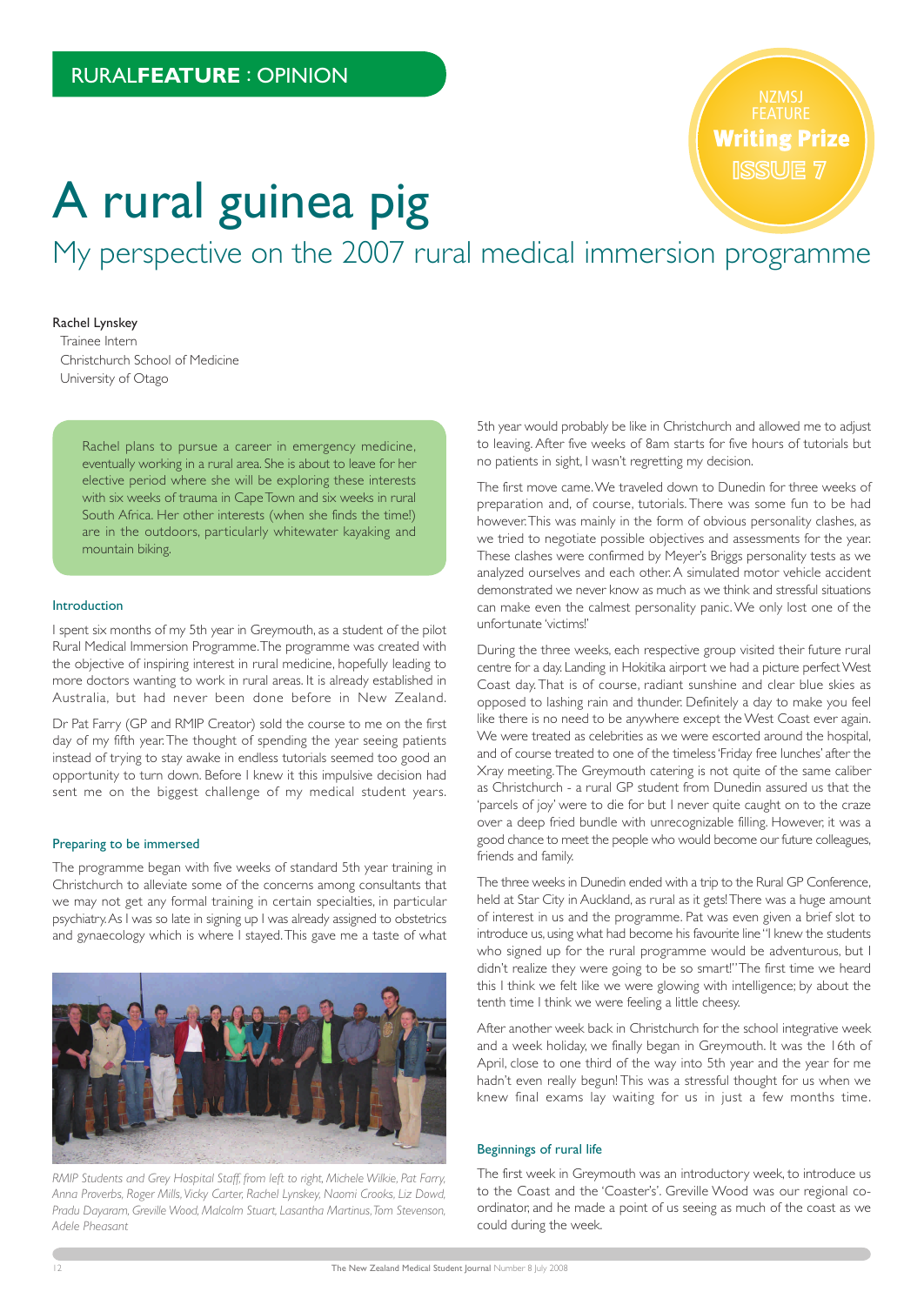

The area from Karamea in the North, to Haast in the South is 509km in distance with 30,000 people living in the West Coast region. One of the beauties of the Coast is that it is so extensive and so sparsely populated. However, it is understandably a logistical nightmare to provide a reasonable health system with the funding available for this number of people. In South Westland for about 200km from HariHari to Haast, there is only one GP. Each small or tiny town has its own clinic which will be staffed by a highly trained and competent Rural Nurse. The GP will visit for a half day or full day once a week to provide anything that cannot be done by the rural nurse.

So basically, we were set loose to drive the coastal road stopping in at clinics as we traveled, as well as some touristy glacier stops. There is a certain appeal to this part of the country not just because of the breath taking beauty, but also it's relative inaccessibility. Although this is exciting for outdoor types like myself, it is not ideal for ambulance transport. If you can imagine having to drive an ambulance over 200km of winding narrow roads that is bad enough, but imagine being the unwell patient in the back. It is not surprising that the majority of patients who are transported become motion sick, end up vomiting and generally feel pretty grotty by the time they actually make it to hospital (whether they did when they left or not!). Helicopters are an obvious solution to this problem, but they cannot fly in all weather and the cost means they are generally reserved for emergency situations.

Having to drive these roads ourselves was a fantastic sightseeing opportunity, allowing us to experience the isolation, as well as the motion sickness!!

Other parts to the introductory week included stitching practice, mine shaft visits and of course another of the Friday free lunches.

# The true West Coast experience

Finally we began what was the core of the rural immersion programme and started to have patient contact. While in Greymouth we did not do the five week 'runs' of various specialties. Each day would be something different. Our time would be divided between the emergency department, orthopaedic outpatients or surgery, psychiatry inpatients or outpatients, paediatric outpatient clinics and general practice. Then we would fit in the visiting consultants including ophthalmology outpatients and ENT outpatients. There was also the opportunity to follow a midwife and to spend time in gynaecology and obstetric clinics. In each of these areas we were able to see patients by ourselves, create management plans and then discuss these with the doctor or consultant we were with. Therefore, the majority of teaching was one on one and patient centered. For me this was ideal. I have spent a lot of time in tutorials and lectures day dreaming or sleeping and then having to spend my own time re learning this material. I found that it was much easier to retain information when I could relate it back to a patient. Everything became much more relevant and I was learning practical skills at the same time. My ability to communicate and relate to



*Kayaking off Maruia Falls A sunset on the drive down to Haast*

patients improved dramatically.

Another difference from 5th Year in Christchurch was I felt like one of the staff at Grey Base Hospital and was treated as such. There were only three of us and obviously less staff as it is a smaller hospital, so we all got to know each other and everyone knew us and greeted us by name.

Pradu Dayaram was the long standing orthopaedic surgeon at Grey Base Hospital. He was initially a cold, hard, scary teacher, similar to those stereotypes in the media who always pick on students, grilling them and then berating them when they don't know the answer. The nurses also found him difficult in surgery, pleasant one minute and then yelling about a mistake or the wrong equipment the next. However, I struggle to remember this scary side of Pradu that had me shaking in my boots for so long. Somehow the three of us managed to turn him into this lovely man who actually started to care and enjoy our company. He even softened in surgery, became fun and someone I would consider a friend. He began to let us perform knee arthroscopies on his theatre lists. However, Pradu is a perfectionist so it was never long before his patience ran out; he would become frustrated at our incompetence and have to take over.

#### Memorable Coast cases

The West Coast is known for it's eccentric characters. One patient in his late sixties was admitted for having a parsnip stuck in his rectum. How it got there is left to the imagination, perhaps he slipped while gardening naked, and the parsnip just happened to be growing the wrong way?! The surgeons had to cut it into bits in order to remove it. Unfortunately, they could not remove all of it the same way it went in and he ended up needing a laparotomy to ensure all bits were removed. If this wasn't embarrassing enough, his surgical incision then became infected and he had to return to ED in order to have it drained. He presented with his wife who oddly enough had been his support the whole time, and to add to his story he was now wearing a bright pink G-string! I saw him a few months later at a GP clinic, this time for an ingrown toe nail. I must admit I struggled to make eye contact.

As in all hospitals there were various traumatic injuries passing through the ED. The remains of a hand after it had passed through a circular saw and a man who fell 10 metres directly onto his head amongst the most dramatic. Patients also of interest on the Coast are those from Glorivale Christian Community. This is a closed, self sufficient community that began as the Cooperites in Canterbury a few years ago. One unfortunate young boy spent 15 days in the community with open compound fractures of two of his fingers. This was due to a misunderstanding between the rural nurse and a member of the community, so the fingers were never seen. The children are renowned for their very quiet well behaved manner, it's almost unnatural. However, I imagine it would have been quite a painful struggle for this particular boy.